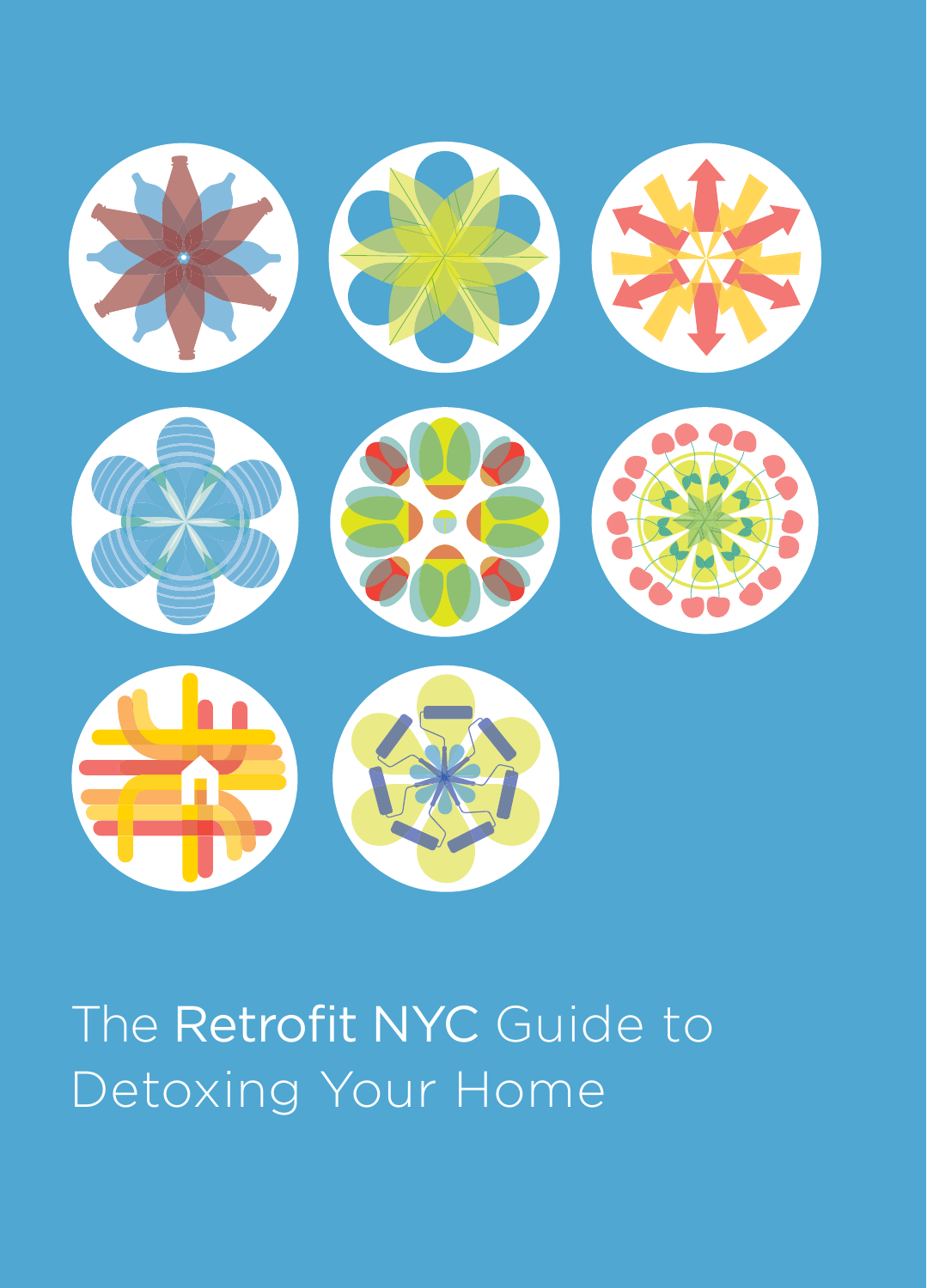#### The Retrofit NYC Guide to Detoxing Your Home

#### Unwanted Toxins In Your Homes

Every day New Yorkers are exposed to toxins that are dangerous to your health, your homes and the environment. Many of these chemicals are especially dangerous for children and pregnant women. Some are known to cause cancer, disrupt hormones, and lead to respiratory disease and allergies.

#### Make choices for your health, your kids and your neighbors

Fortunately, you can use your purchasing power and change your behavior at no cost and with little effort. This is why Retrofit NYC Block by Block developed these simple tips about energy, air, water, cleaning products, plastics, mold, lead, pesticides, and food. Just one step can make a difference for your health and help create a better environment for everyone.

#### What is Retrofit NYC Block by Block?

Retrofit NYC Block by Block is a campaign to reduce energy use and raise environmental awareness and action in six New York City neighborhoods. We are assisting home and building owners to reduce the use (and costs) of electricity, heating fuel, and water. These tips are part of our outreach effort to make New Yorkers' homes not only more energy efficient, but also healthier.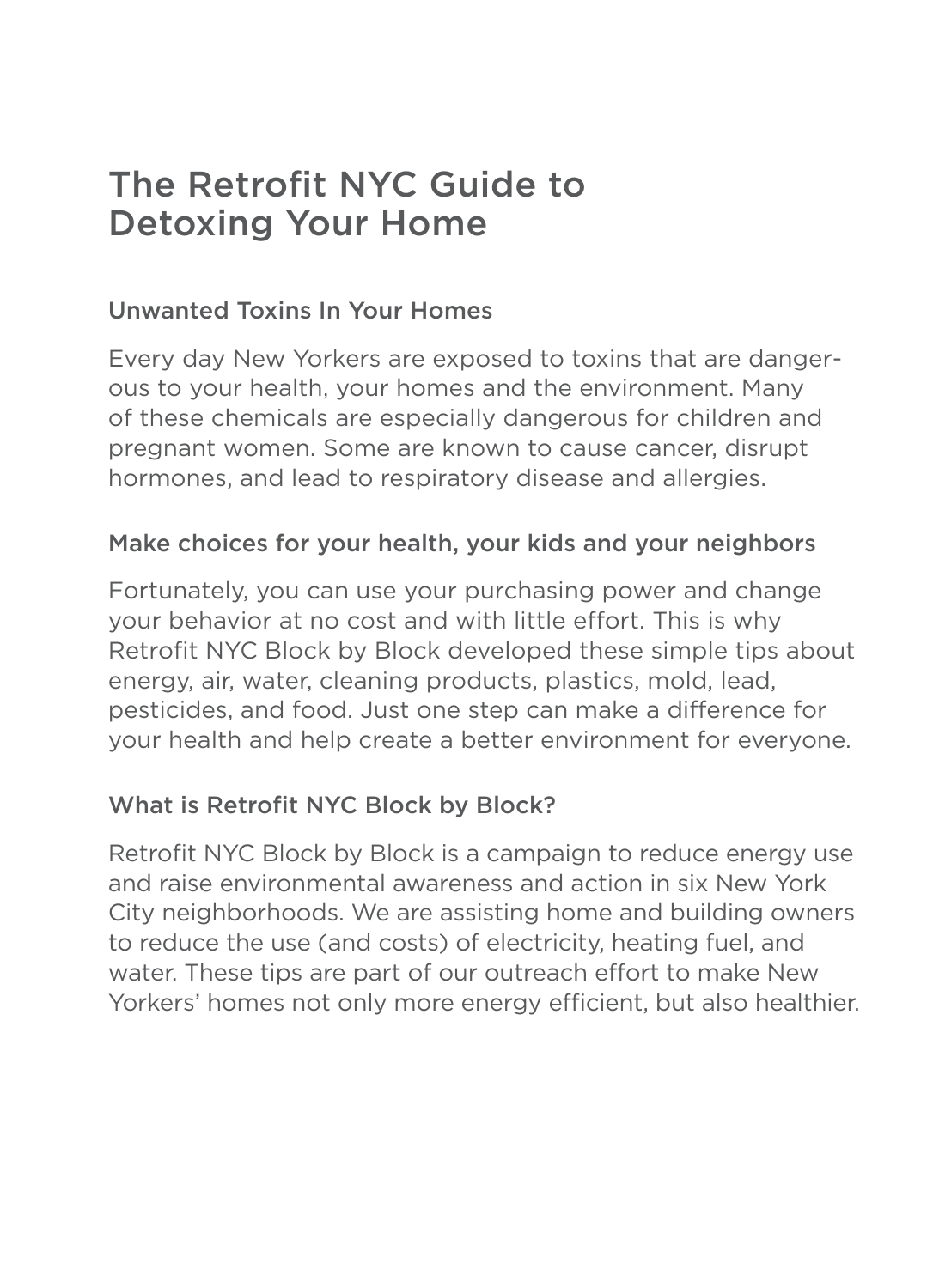

### **P L A S T I C USE LESS.**

You store your food in it, drink from it, bag groceries in it. Babies teethe on it and drink from bottles made from it. But research reveals that many plastics release toxic chemicals, like BPA and phthalates, into food and drink. If ingested they can disrupt the body's hormones and damage the nervous system. According to the Centers for Disease Control, more than 92 percent of Americans have BPA in their urine and over 200 studies link it to harmful effects and birth defects. Children's developing bodies are particularly vulnerable if exposed.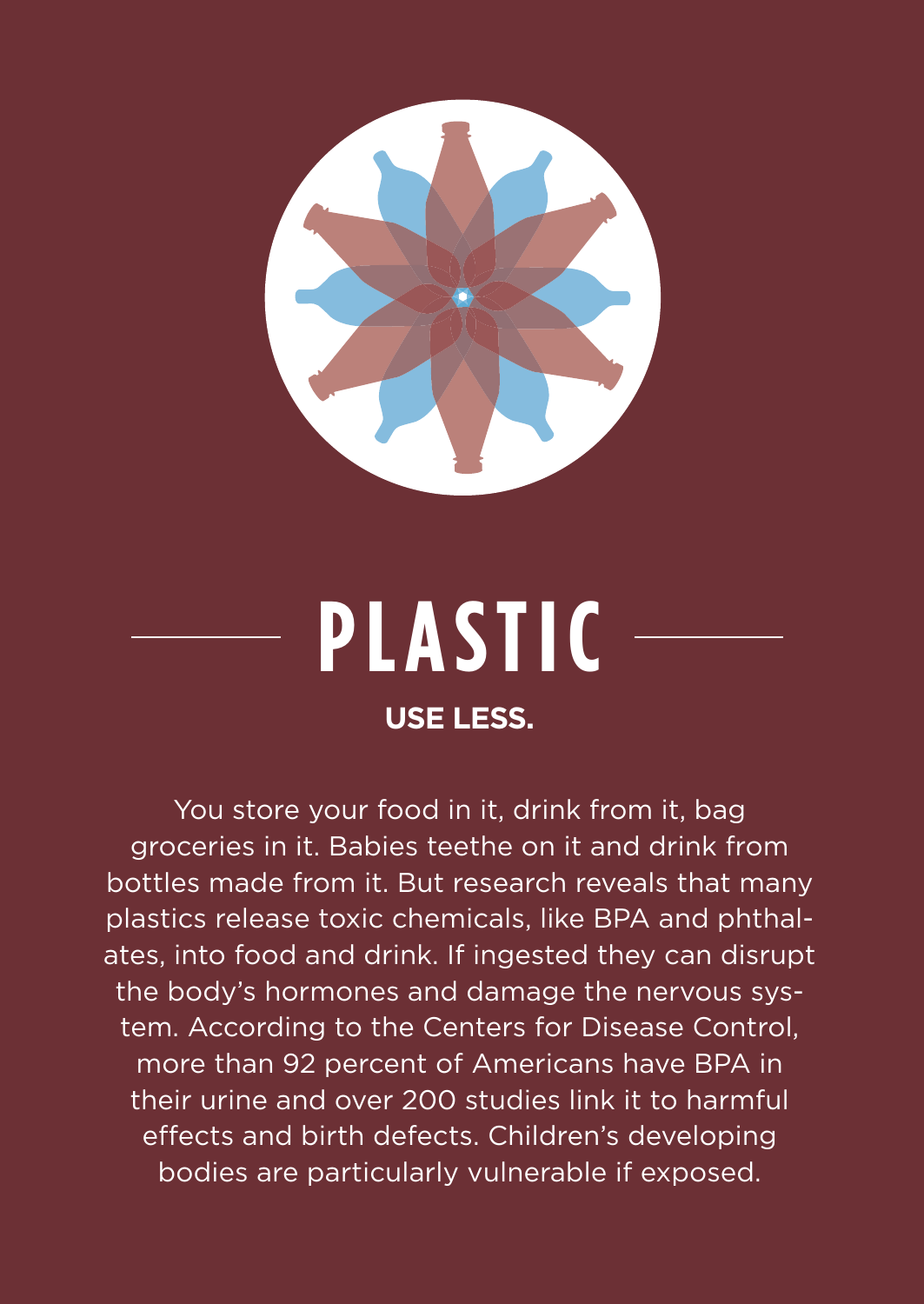# Use **Safer** Plastics

1. Only use plastics marked #2, #4 or #5 for food and beverages. Don't use #3 or #6 labeled plastics or Styrofoam since they will leach into the food.

2. Only store cold food and drinks in plastic containers. Heat can cause chemicals to leach into the food.

3. Don't use damaged or scratched plastics.

4. Use ONLY ceramic or glass dishes in the microwave. NEVER use plastics.

5. Get a reusable stainless steel water bottle instead of drinking from plastic water bottles.

6. Choose teethers and baby bottles labeled "phthalatefree" and "BPA-free."

7. Avoid PVC products such as fake leather and vinyl shower curtains. Choose PVC-free products or fabrics.

8. Use reuseable shopping bags and recycle plastics whenever possible.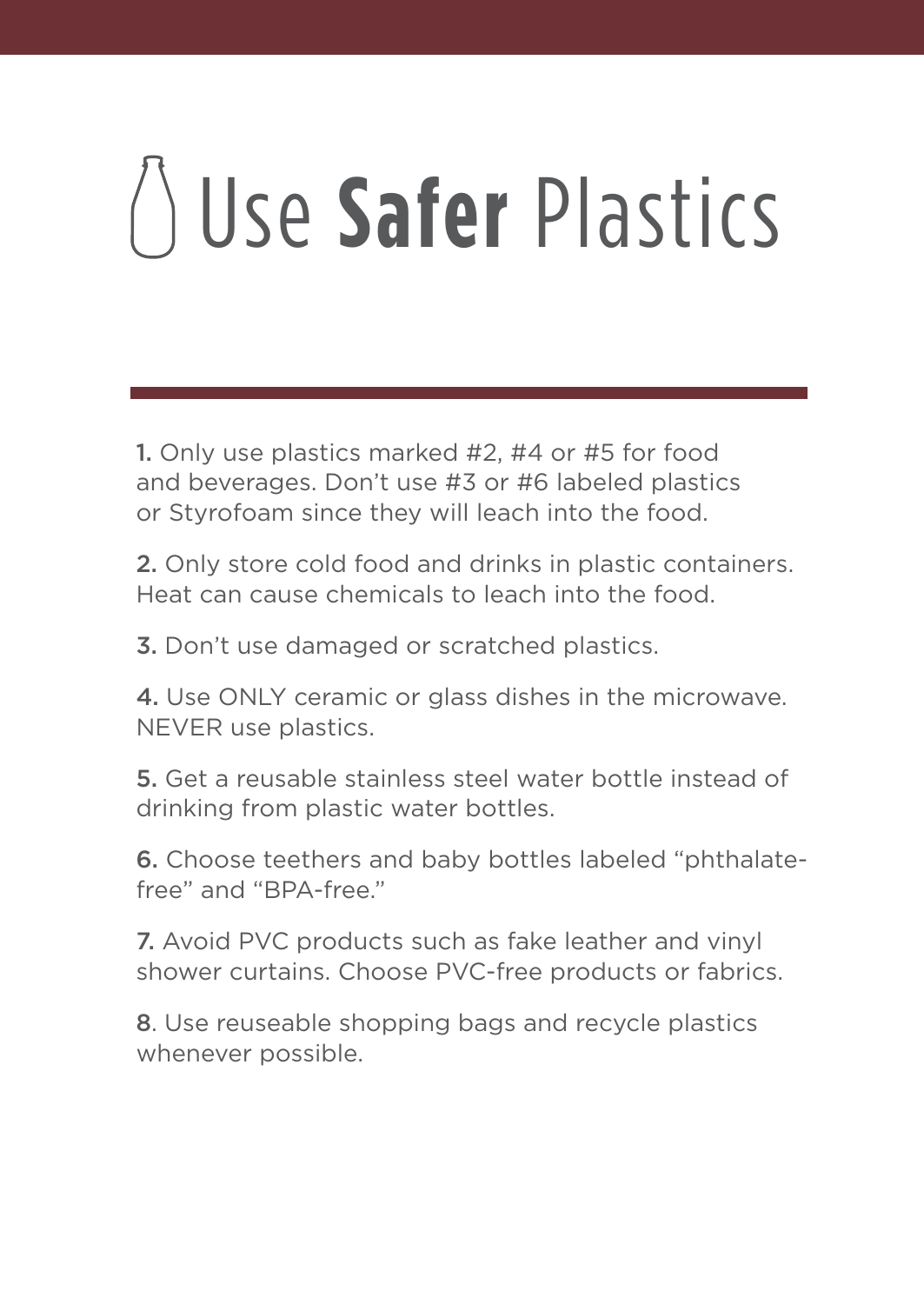

### **C L E A N I N G P R O D U C T S**

#### **CAN BE TOXIC.**

The smells we associate with "clean" are often the smells of dangerous chemicals. Hundreds of kids in New York City accidentally drink cleaning products every year, according to the city's Poison Control Center. Poison from cleaning products can also enter the body through the skin. In fact, cleaning products are some of the most toxic materials in our homes.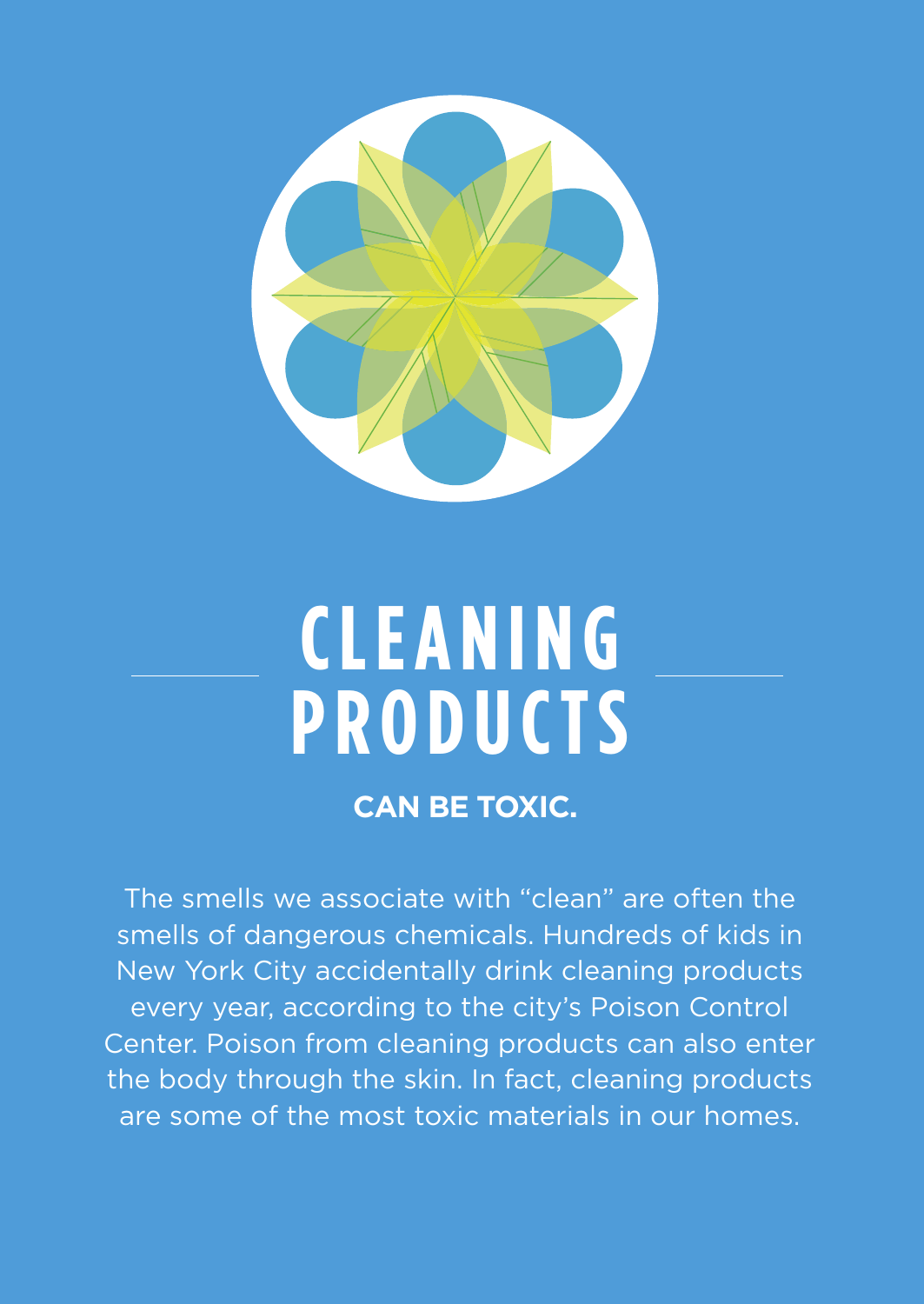# **Green** Your Clean

1. Purchase nontoxic or "green" cleaning products. These are increasingly available at a reasonable cost.

2. Avoid products labeled "DANGER!" or "POISON!" If you do use these products, store them out of reach of children, ventilate well, and rinse cleaned surfaces with water.

3. Try do-it-yourself cleaning products:

- All-purpose cleaner: Combine 1 part water to 1 part vinegar. Put in an empty spray bottle. Vinegar leaves no scent once it's dry. For a scent add rosemary oil or your favorite essential oil.
- Grease remover: Sprinkle some baking soda on a wet sponge or towel and wipe off the grease.
- Drain opener: Pour 1/2 cup baking soda and 1/2 cup salt (or 1/2 cup vinegar) down the drain, followed by 6 cups of boiling water.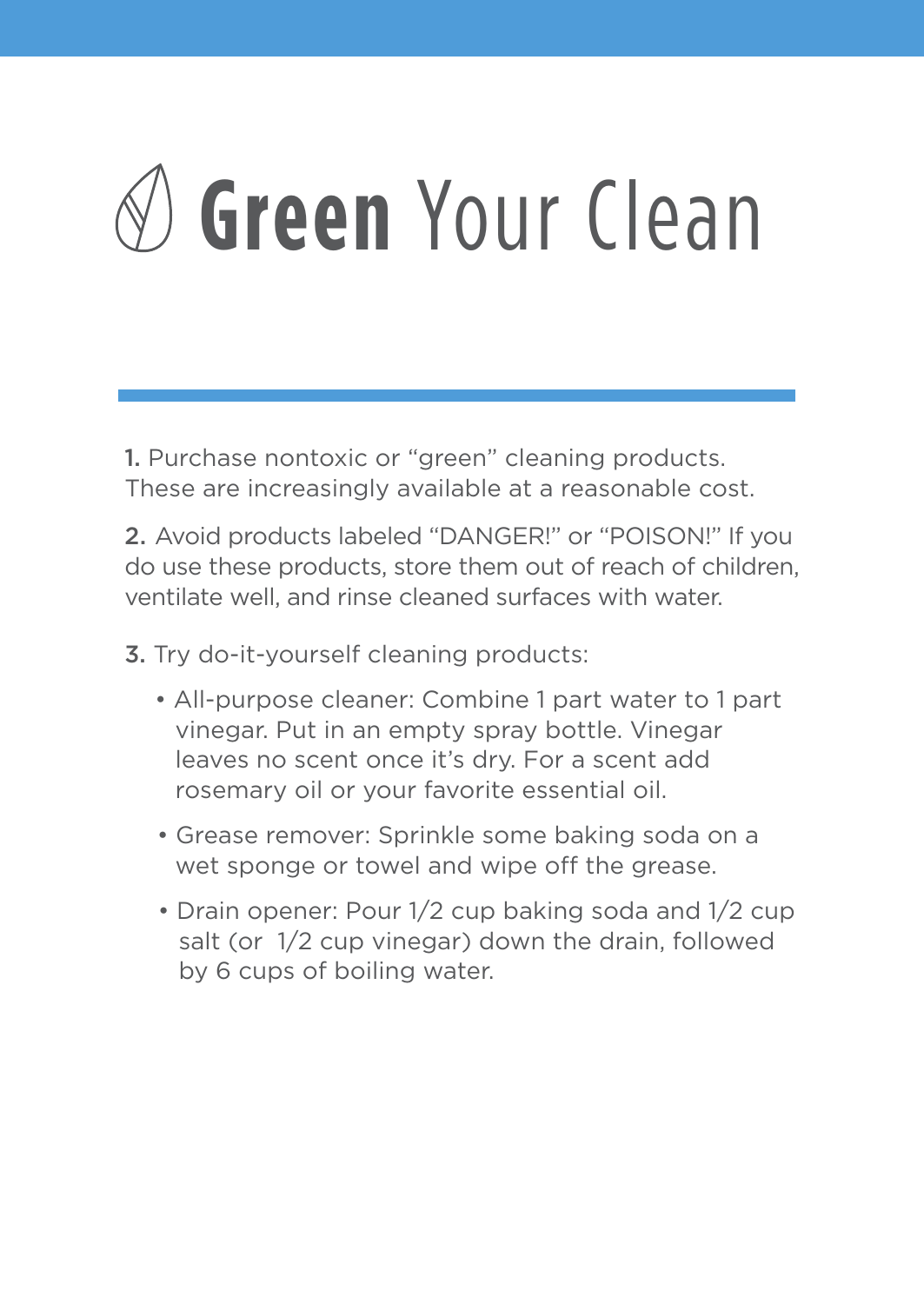

## **E N E R G Y**

**YOU PROBABLY WASTE MORE THAN YOU THINK.**

Whenever cold air slips through a crack or an unused electronic device is left on, costly energy is wasted. In New York City, buildings account for 80 percent of greenhouse gas emissions—a significant contribution to global warming. Electricity is already expensive in New York City and costs are likely to to help save the environment and lower your household electric and heating bills.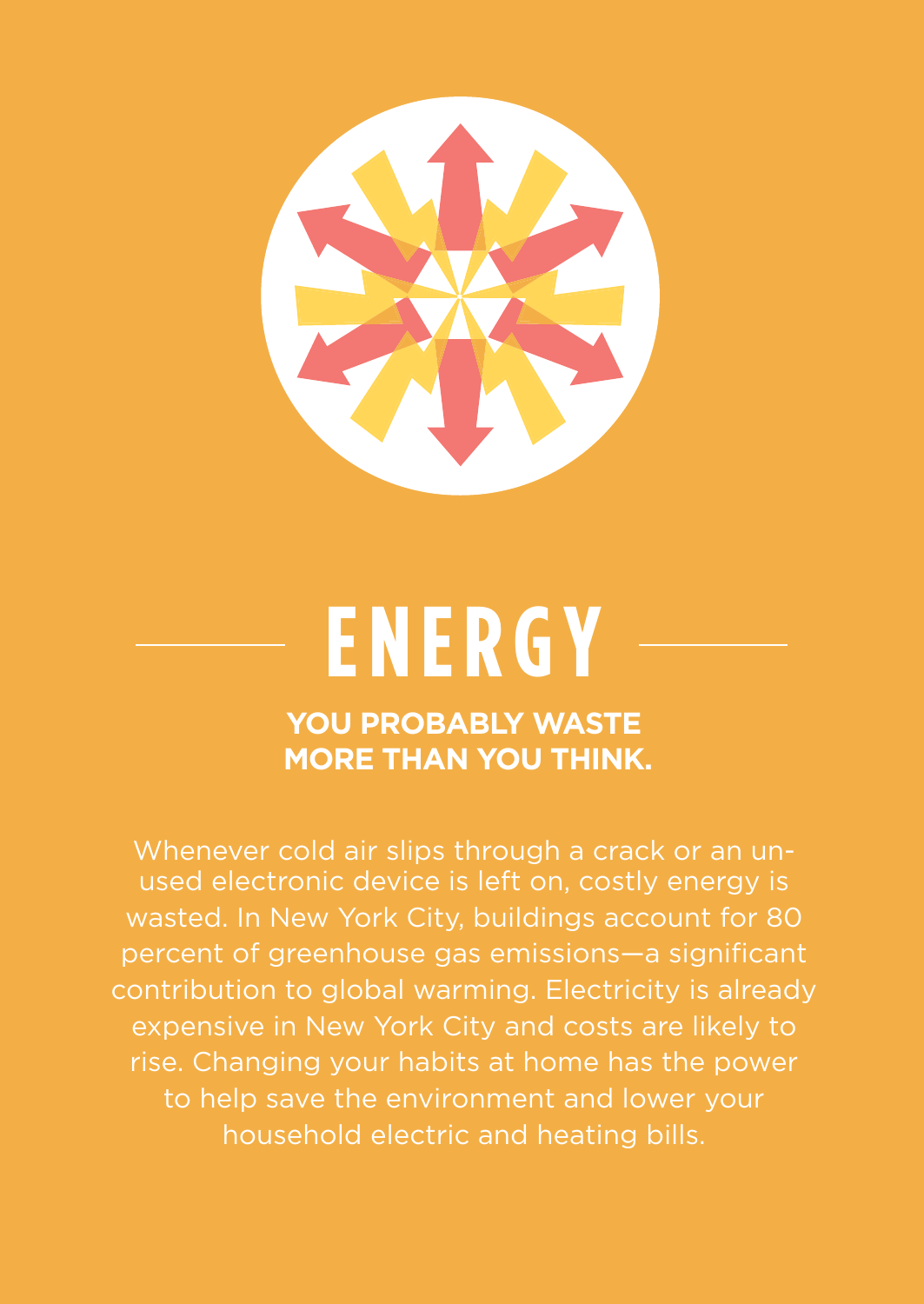# $\forall$  How to Save Energy

1. Unplug chargers and small appliances when not in use. Plugged-in electronics still use energy.

2. Look for energy efficient ENERGY STAR® labeled electronics when shopping.

3. Use your refrigerator efficiently:

- Adjust the thermostat to the recommended setting.
- Allow hot food to cool before putting it inside.
- Avoid opening the door multiple times.
- Keep it well stocked…less room means less room for warm air to enter.

4. In the winter, open shades during the day and close them at night. In the summer, close shades during the day and open windows at night.

5. Turn your thermostat down 2 degrees in the winter and turn it up 2 degrees in the summer.

6. Use energy-efficient lighting. Install air sealing and insulation in order to reduce your energy use; take advantage of financial incentives to help pay for these improvements.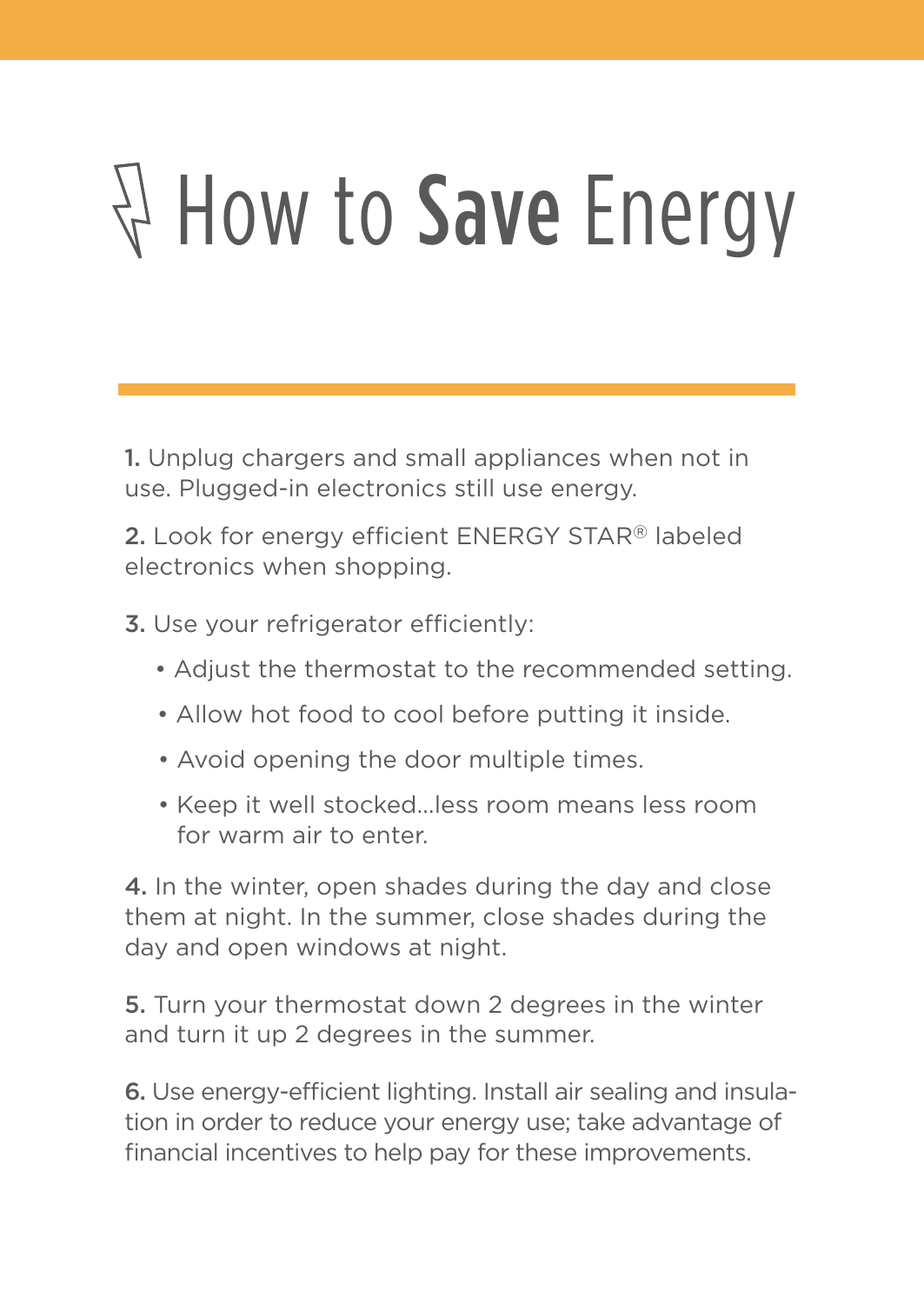

## **W AT E R**

#### **MORE THAN WATER DOWN THE DRAIN.**

An average New Yorker uses 100 gallons of water every day and much of it is money down the drain. The New York City Department of Environmental Protection has estimated that such leaks are responsible for 14 percent of the city's water use. Home owners pay up to \$671 annually for a leaky faucet and \$932 for a leaky toilet. Wasted water also pollutes New York City's waters. The local sewage system is easily overloaded; every year, more than two billion gallons of raw, untreated sewage winds up in the city's waterways.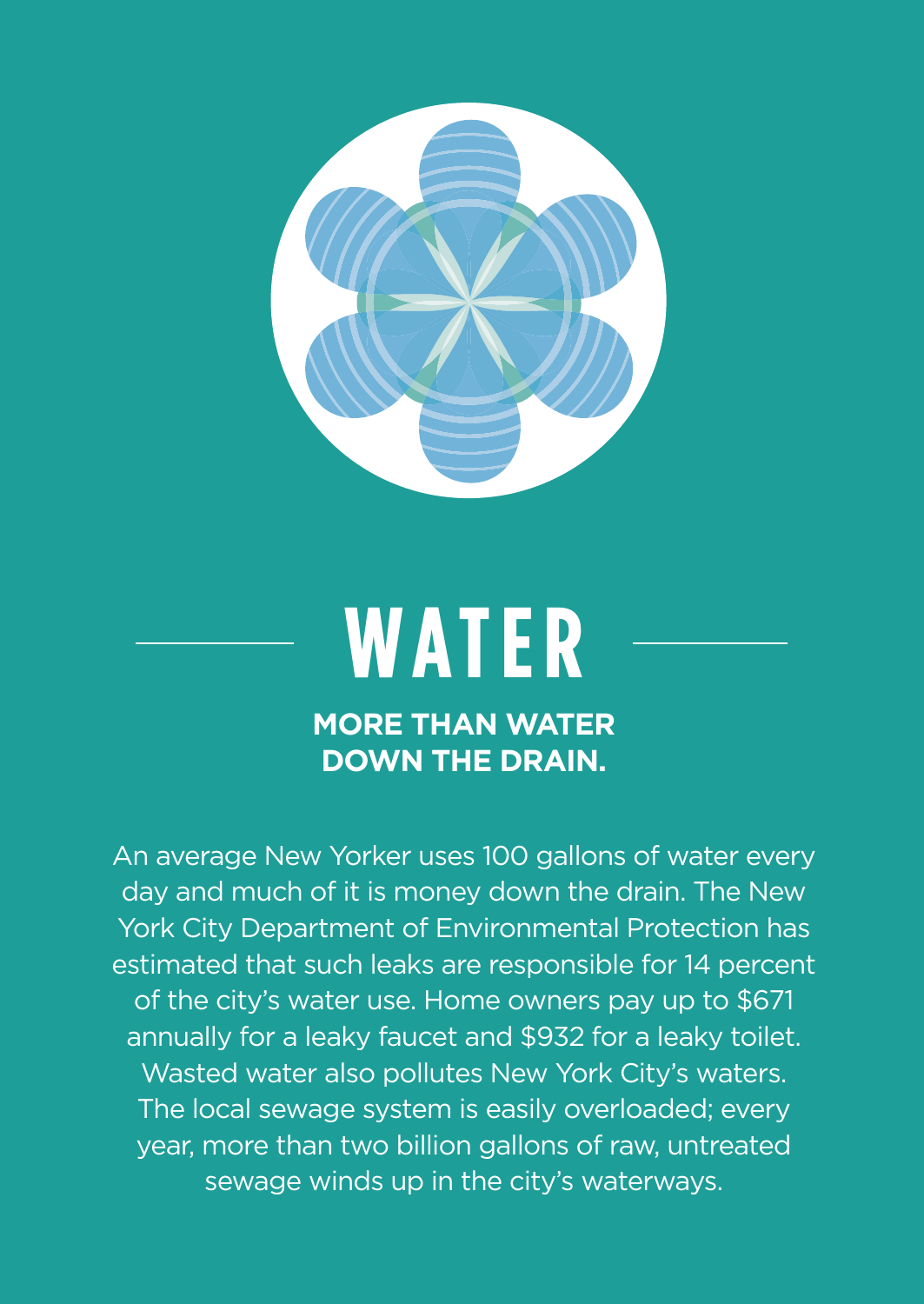## You Can Save Water Without Sacrifice

1. Install a low-flow showerhead. There are many affordable options that can provide strong water pressure.

- 2. Turn off the tap while you brush your teeth.
- 3. Cut one minute from your shower time to save gallons.
- 4. Don't let tap water run while you wash your dishes. Use a dishwasher if you have one.
- 5. Fix water leaks. Even a small leak can waste a lot of water (and money!).

6. Plant a tree! Request a free street tree from MillionTreesNYC. Trees absorb water and reduce run-off.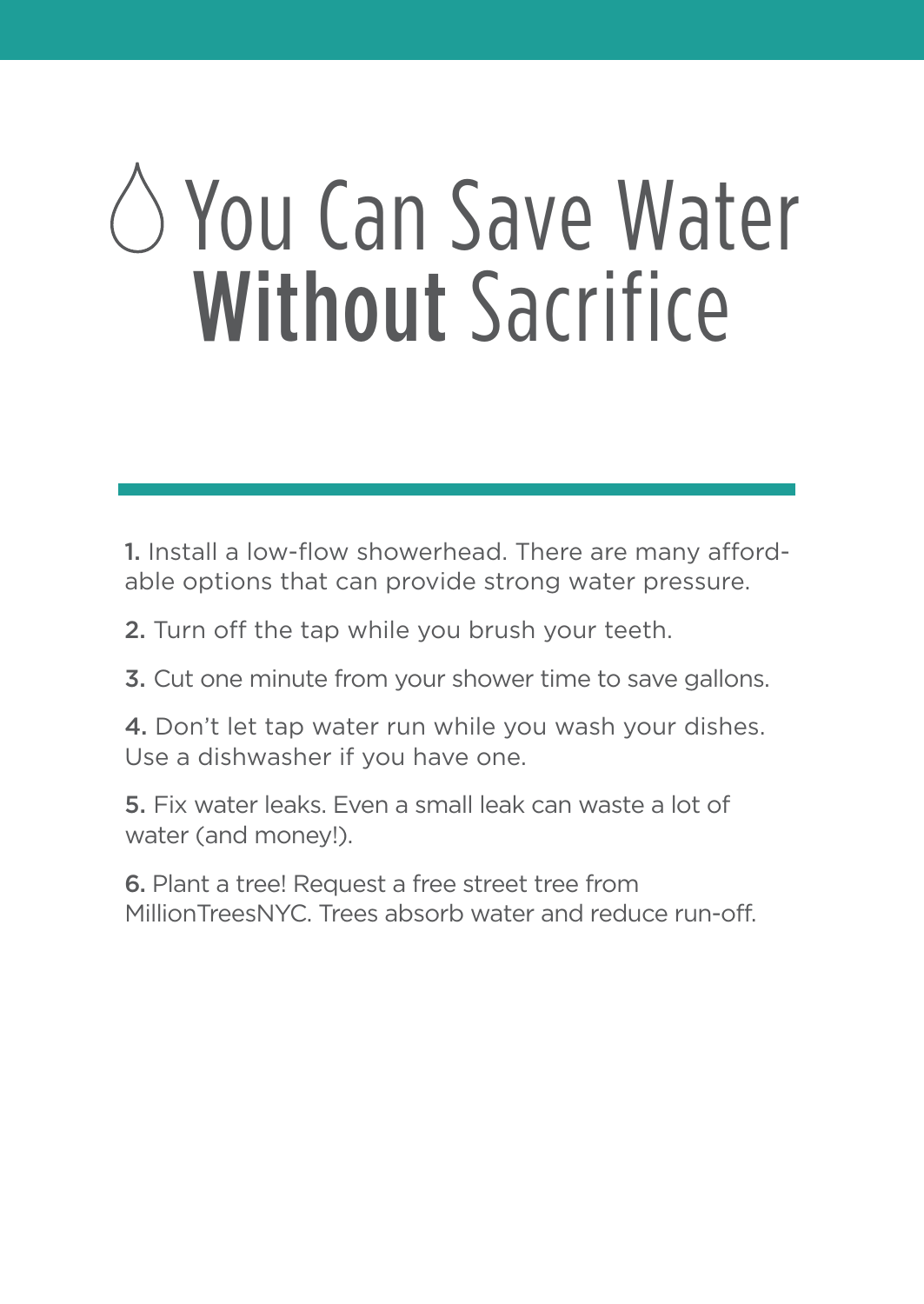

### **L E A D IS DANGEROUS.**

When it comes to children, there is no safe level for lead. Exposure to lead can interfere with healthy brain development and result in a lower IQ. For that reason, in 2004 New York City passed Local Law 1 to prevent childhood lead poisoning through the repair of lead paint hazards in housing and day care facilities. Yet, in 2009, more than 1,000 children in New York City were found to have high levels of lead in their blood.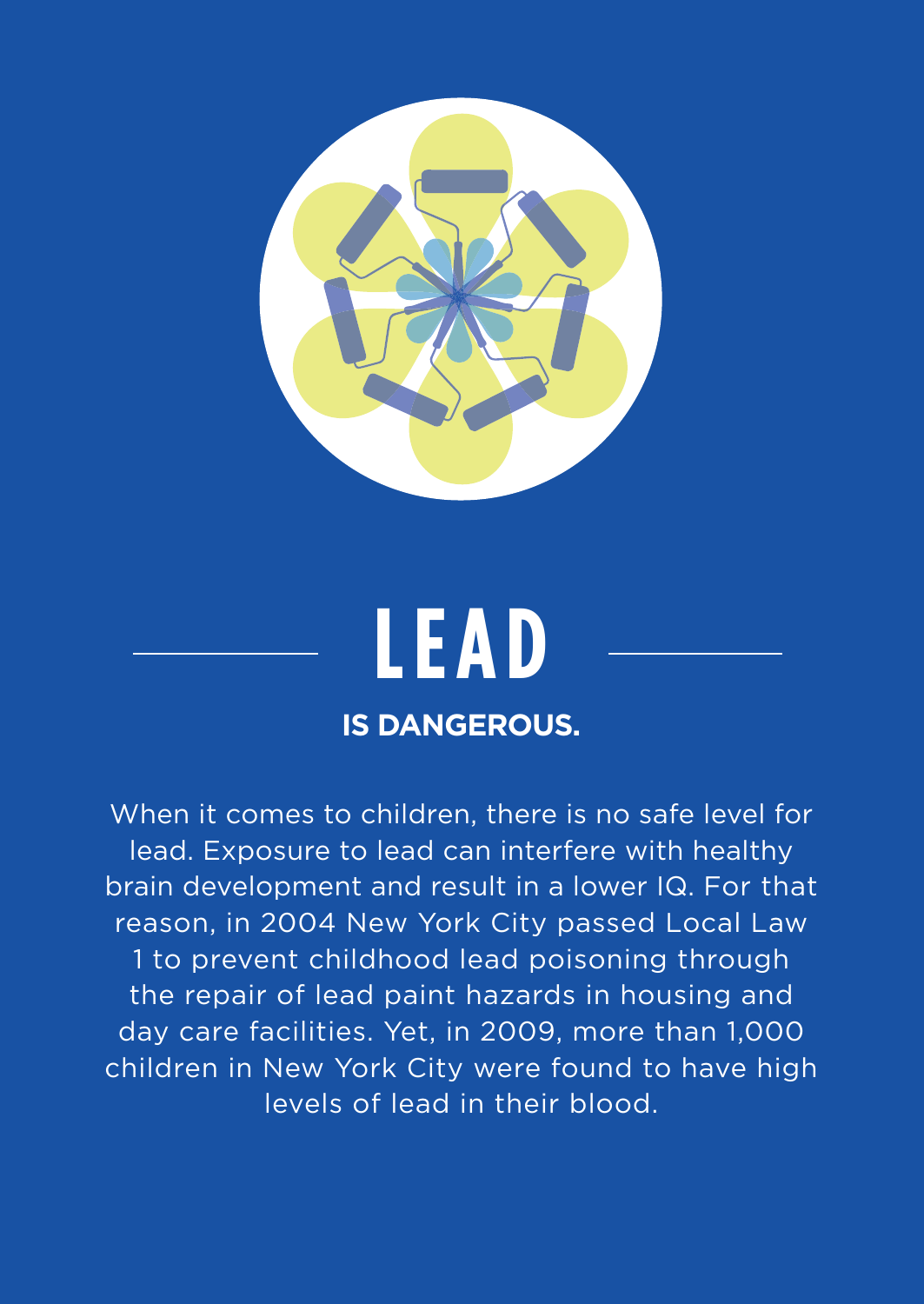# Lead is Dangerous

1. Old paint contains lead. If your home has more than two square feet of lead paint, it is critical to call in professionals to make repairs.

2. If you are a tenant with children under 6 years old and suspect there is lead in your home, you can file a complaint and request an inspection by calling 311.

3. Make sure your doctor tests your child every year until the age of 6 to monitor lead exposure.

4. Wash your children's hands and clean their toys often to remove dust and dirt that may contain lead.

5. Always use cold water for drinking, cooking, and making baby formula. Hot water can release lead from pipes. Run water for 30 seconds to flush lead from pipes. Get a free water-testing kit to detect lead by calling 311.

6. Vinyl lunchboxes may contain lead, so use only leadfree lunch boxes.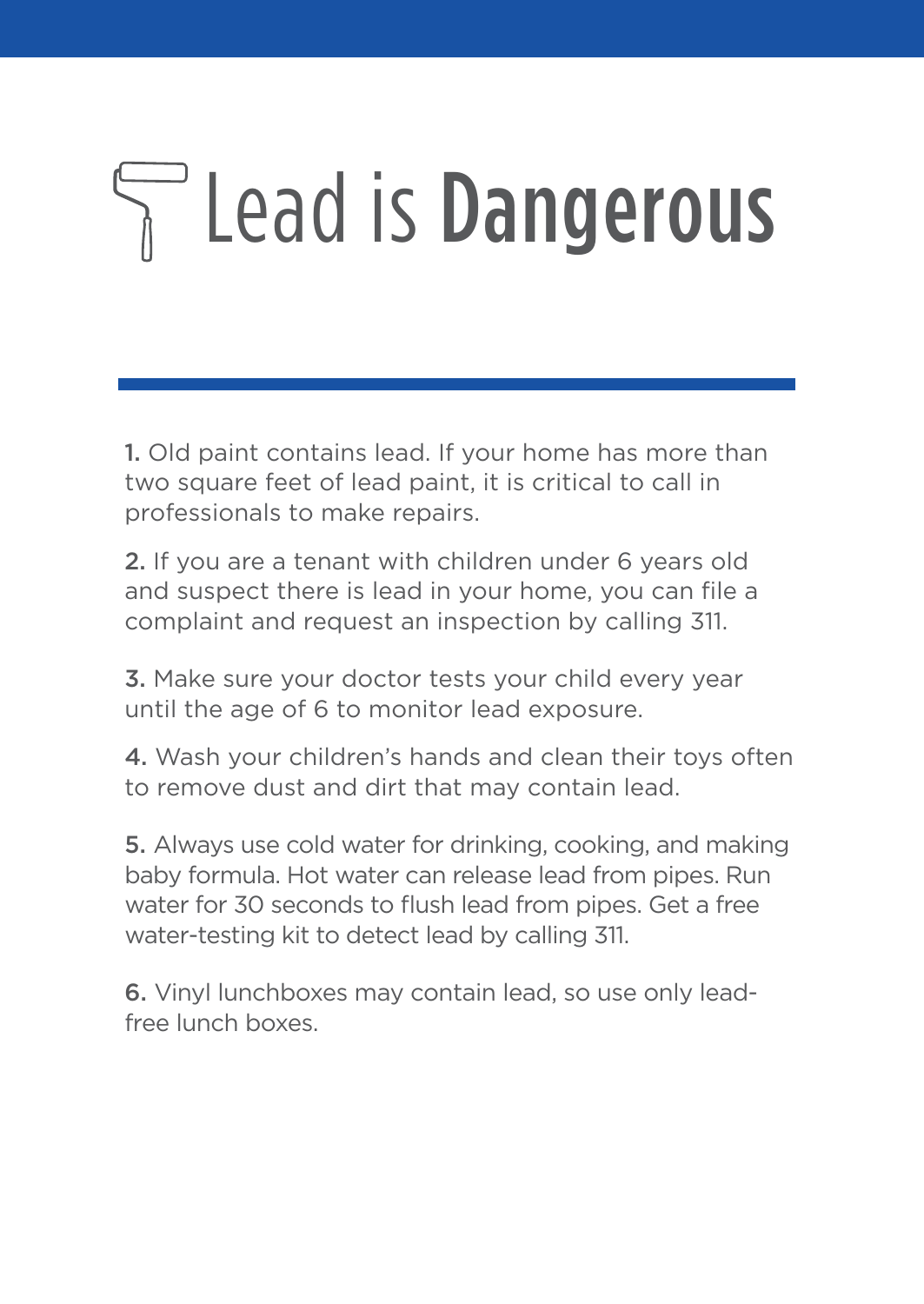

### **F O O D IS YOUR HEALTH.**

Do you know what is in your food? Pesticides used to grow food may leave a residue on fruits, vegetables, grains, and beans. Many pesticides are linked to birth defects, nerve damage, cancer, and other illness, according to the U.S. Environmental Protection Agency. Mercury, another unwanted ingredient that is common in fish, can cause brain damage in fetuses and children. Toxic chemicals aren't the only problem. Eating too much of certain foods can have serious impacts on your health, like heart disease, the number-one killer of New Yorkers.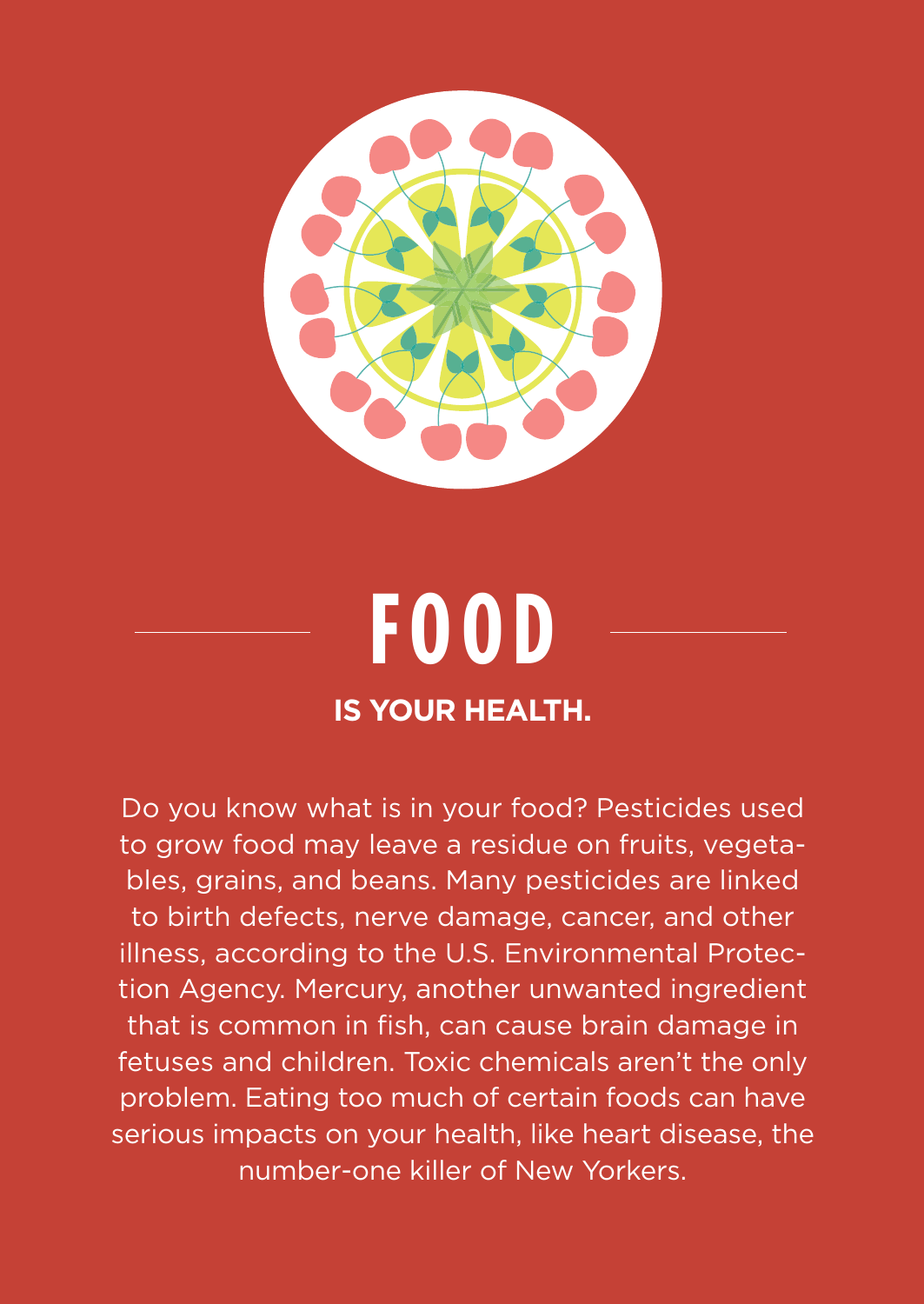## A. Eat Safe Food

1. If possible, eat organic food. Organic farmers do not use pesticides.

2. The following fruits and vegetables absorb higher levels of pesticides so when possible, choose organic or minimally treated: celery, peaches, strawberries, apples, blueberries, nectarines, bell peppers, spinach, kale, cherries, potatoes, and grapes.

3. Peel fruits and vegetables and discard the outer leaves of leafy vegetables to reduce intake of pesticides.

4. Remove fat and skin from meat and chicken before cooking. Pesticides can collect in animal fat.

5. Eat more fruits, vegetables, and beans. They are better for your health and for the planet. And don't forget to wash them before eating!

6. Drink low-fat milk, sugar-free sodas, or water instead of sugary drinks.

7. Call 311 to get a detailed guide on low-mercury fish.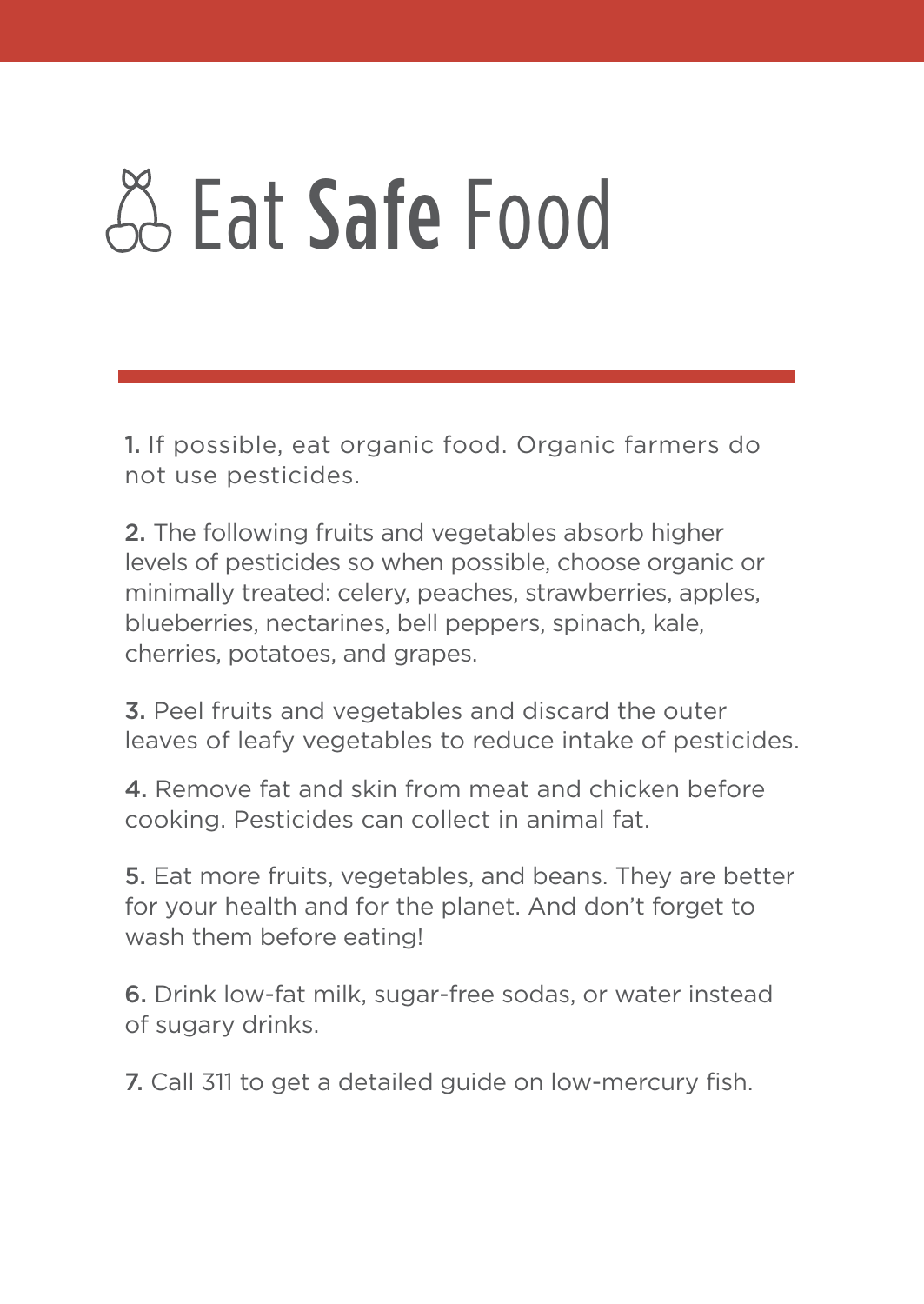

### **P E S T I C I D E S ARE POISON.**

Many pesticides contain cancer-causing chemicals that can damage nerve cells and disrupt the body's hormones. A study conducted by the Columbia Center for Children's Environmental Health found that babies born to women exposed to pesticides were more likely to have physical and learning disabilities. Integrated Pest Management (IPM) is an alternative to pesticides that involves removing moisture, sealing up holes, and eliminating any pest food sources. Columbia's study found that when IPM was practiced it reduced cockroaches in half—more than regular pesticides—and eliminated pesticide exposure.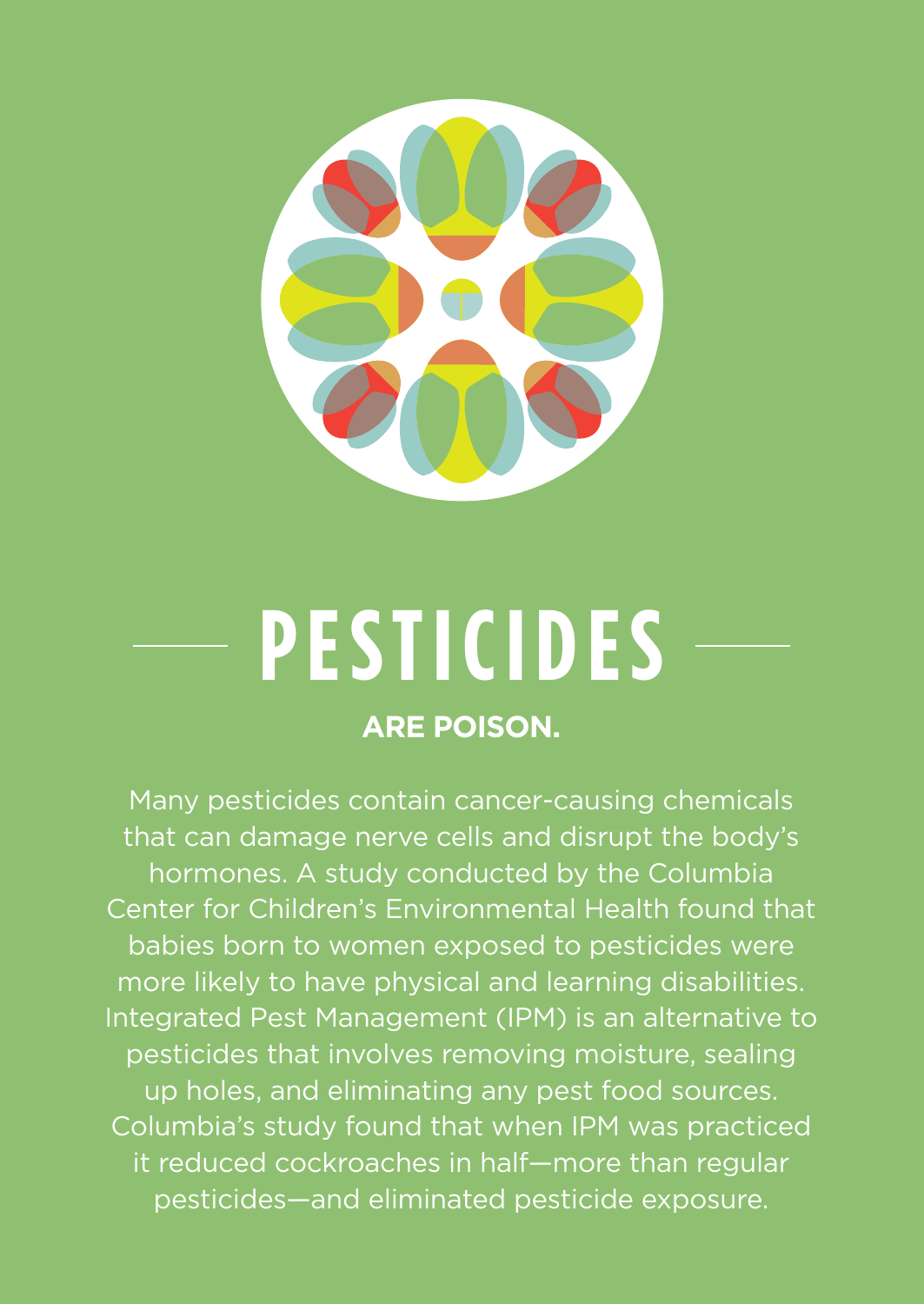## $\widehat{\pi}$  Pesticides are Poison

1. Avoid products that say Danger!!! or Poison!!!

2. Never use pesticide bombs or sprays. Instead use glue traps, gels, and bait stations. If you must use pesticides, open windows and keep them out of reach of children.

3. When hiring a professional exterminator, consider using a firm that practices IPM.

4. Fix leaks and wipe up spills. Insects like wet spots.

5. Avoid attracting insects and pests. Store all food (including pet food) in tightly covered containers.

6. Use caulking and spray foam to seal cracks and holes in walls and cabinets, especially in the kitchen and the bathroom, to block pest entryways. They're available at any hardware store.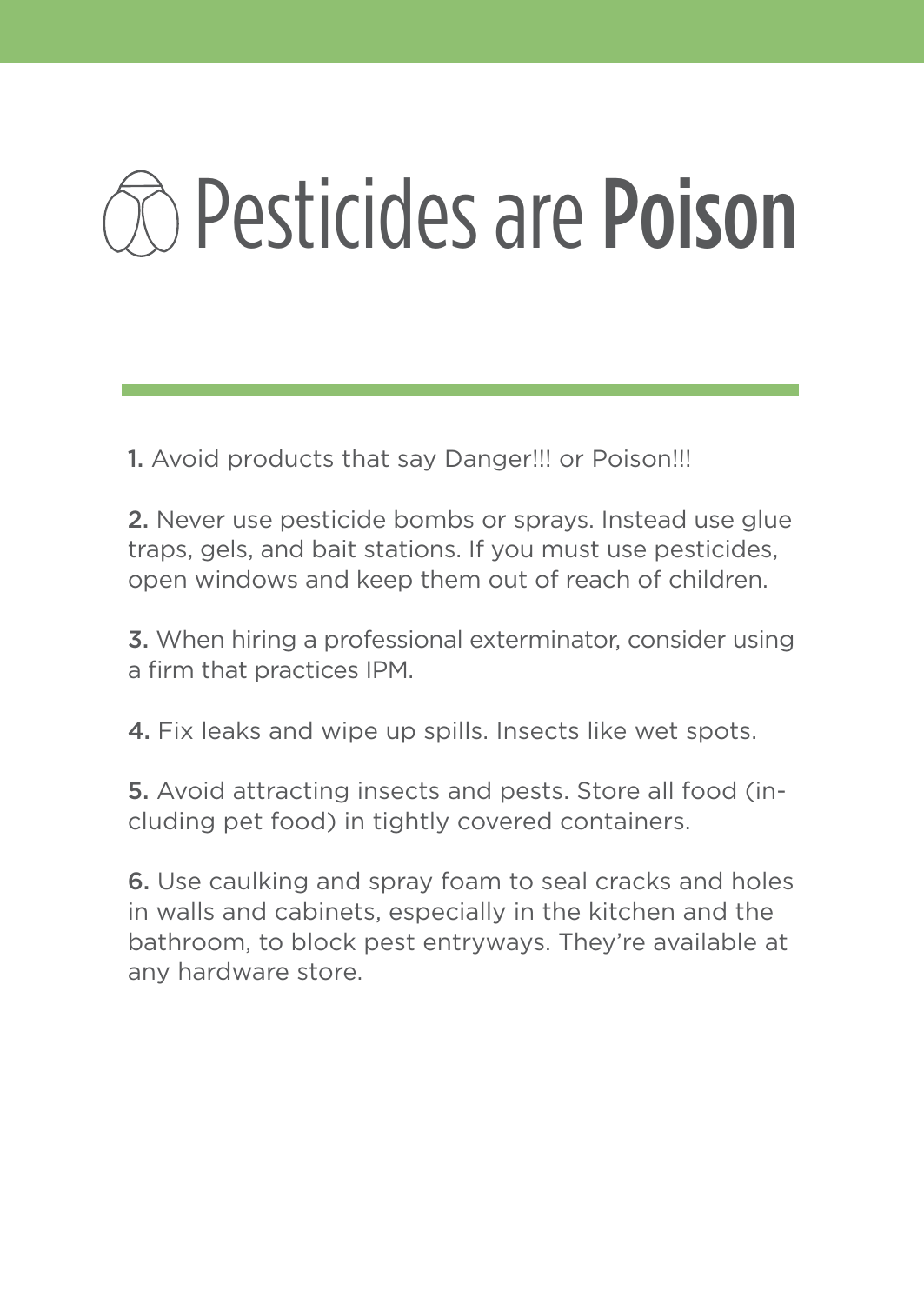

### **I N D O O R A I R P O L L U T I O N**

**AIR INSIDE MAY BE WORSE THAN AIR OUTSIDE.**

New York City low-income and minority communities are particularly at risk for asthma. Many people know that outdoor car and truck exhaust is linked to asthma and allergies. But the air indoors, where we spend most of our time, is often even worse. By improving air quality inside your home, you can reduce your family's risk for asthma and allergy problems.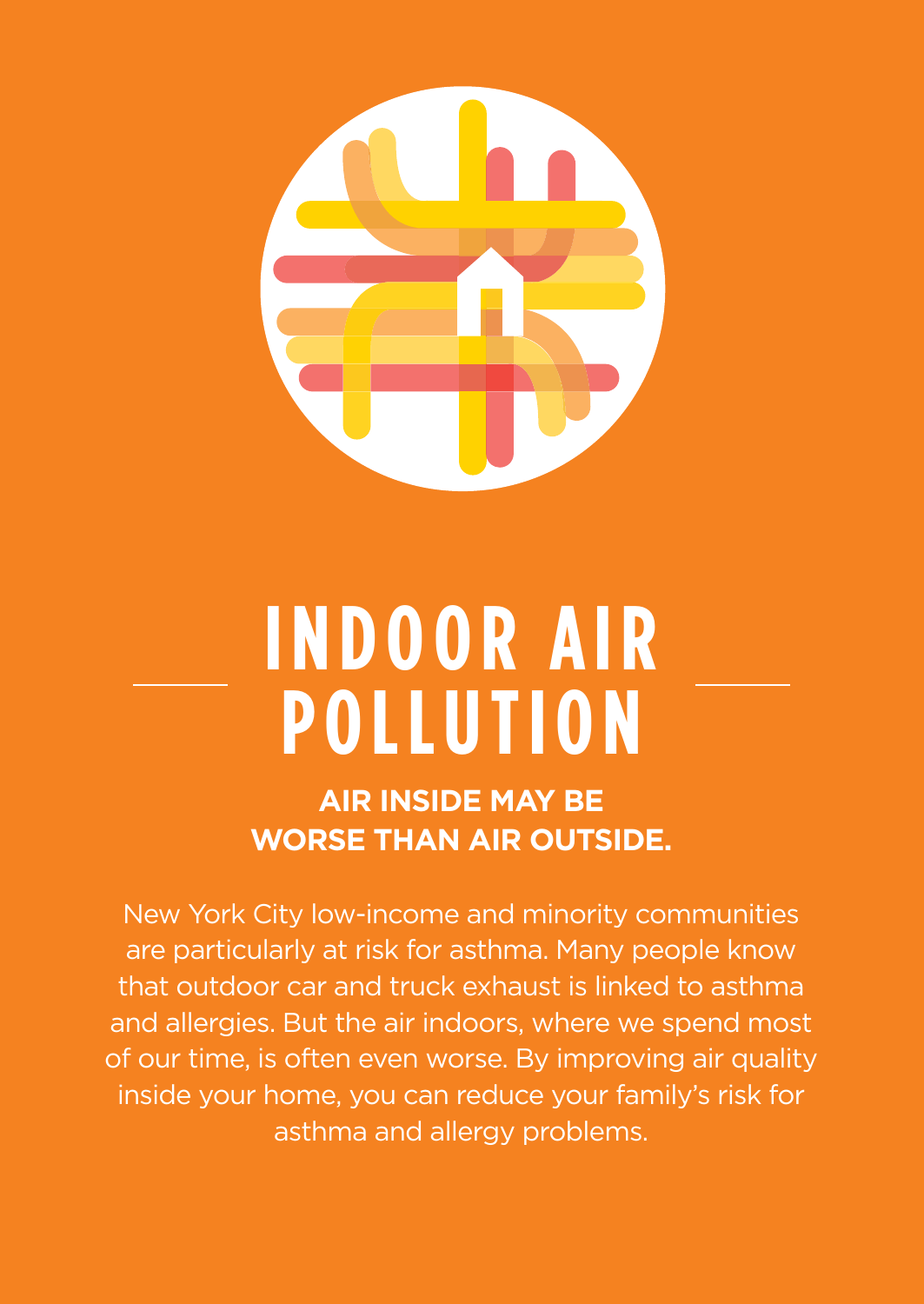## $\cap$  Clear the Air

1. Don't smoke in your home! Second-hand tobacco smoke can cause cancer. Call 311 for free nicotine patches and other materials to help you quit.

2. Keep your home free from the toxins and allergens that come in from the street:

- Leave your shoes at the door or use a mat.
- Vacuum carpets regularly to reduce dust and allergens.
- Clean and dust hard surfaces.

3. Avoid using air fresheners, which commonly contain hormone-disrupting and toxic chemicals.

4. Install carbon monoxide detectors to monitor harmful, or even deadly, carbon monoxide generated by faulty appliances or heating systems. Test your detectors once per month to make sure the alarms work.

5. Look for no-VOC paints and finishes. VOCs are Volatile Organic Chemicals and can be dangerous for humans.

6. Fix leaks in plumbing and windows to prevent mold.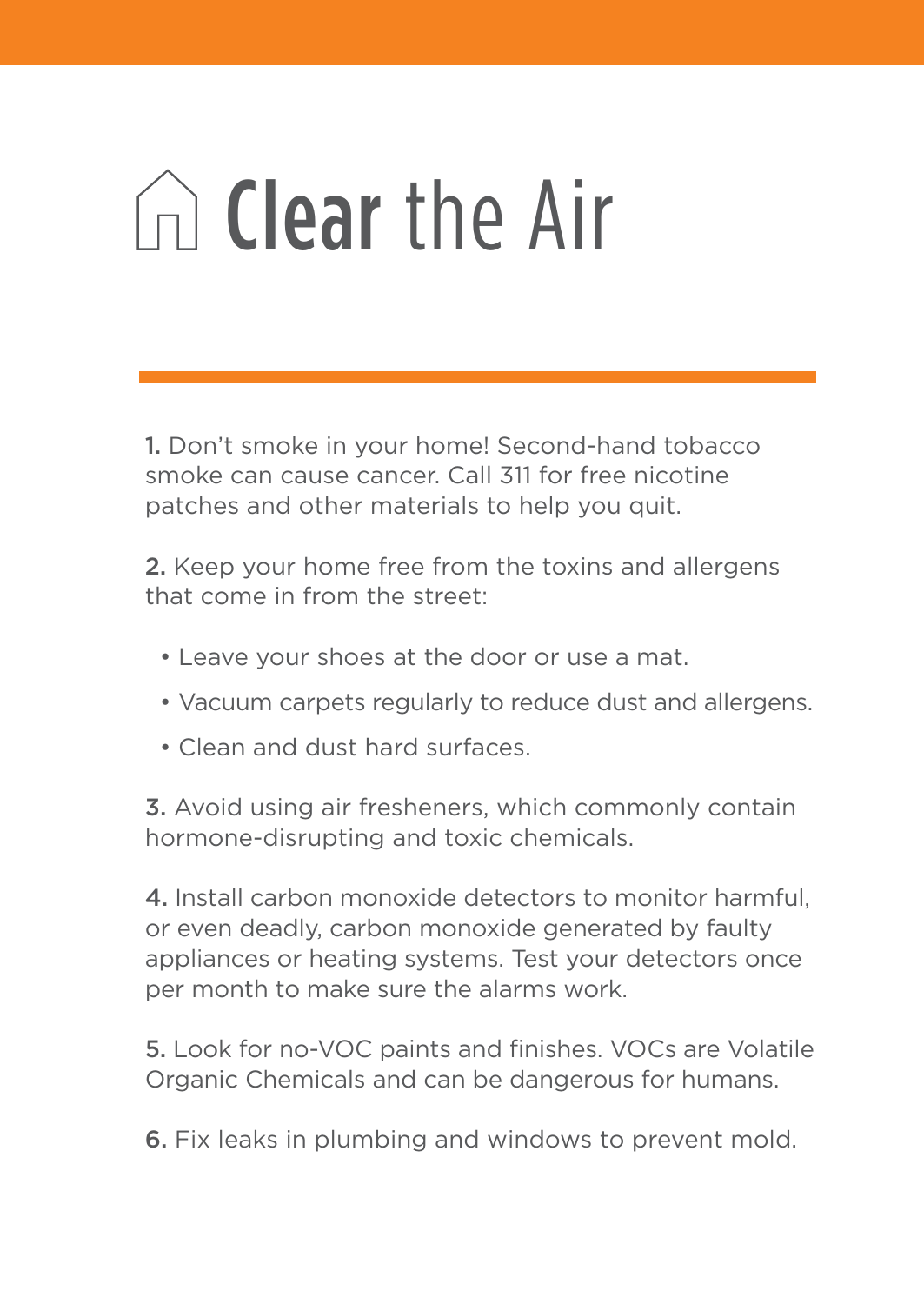Retrofit NYC Block by Block is a project of the Pratt Center for Community Development and some of New York City's leading community development corporations:

- Bedford Stuvyesant Restoration Corporation. Bedford Stuyvesant, Brooklyn
- Chhava CDC, Jamaica, Queens
- Cypress Hills Local Development Corporation, Cypress Hills, Brooklyn
- El Puente, Southside of Williamsburg, Brooklyn
- Neighborhood Housing Services of Staten Island, West Brighton
- Sustainable South Bronx, Soundview

*These cards were produced with financial support from the New York State Pollution Prevention Institute.* 

#### Retrofit NYC Block by Block Funding Partners:

New York City Council; Council Speaker Christine Quinn; Brooklyn Community Foundation: Booth Ferris Foundation: Local Initiatives Support Corporation (LISC); State Farm; The Rockefeller Foundation; Con Edison; Congressman Edolphus Towns; State Senator Velmanette Montgomery

#### Implementation Partners include:

New York State Energy Research and Development Authority (NYSERDA); Con Edison, MillionTreesNYC; National Grid, PlaNYC 2030